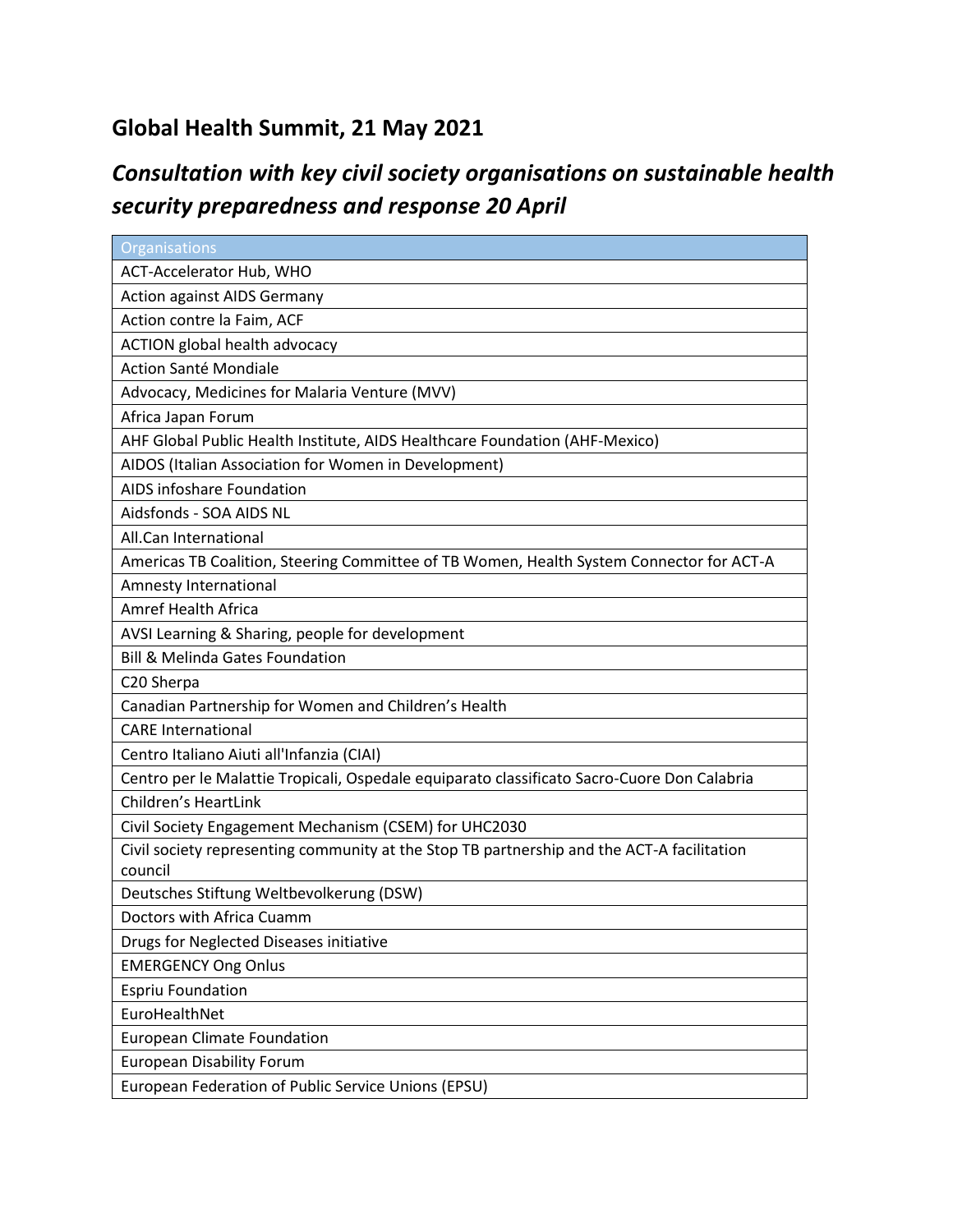| European Heart Network (EHN)                                                           |
|----------------------------------------------------------------------------------------|
| European Kidney Health Alliance                                                        |
| European Public Health Alliance                                                        |
| <b>European Public Health Association</b>                                              |
| European Society of Intensive Care Medicine (ESICM)                                    |
| <b>Focus 2030</b>                                                                      |
| <b>Fondazione Soleterre</b>                                                            |
| Friends of the Global Fight againsts AIDS, Tuberculosis and Malaria                    |
| Friends of the Global Fund Europe                                                      |
| Frontline Health Workers Coalition, IntraHealth International                          |
| Fundación Huésped                                                                      |
| <b>Global Citizen</b>                                                                  |
| Global Fund Advocates Network (GFAN)                                                   |
| <b>Global Health Advocates</b>                                                         |
| <b>Global Health Council</b>                                                           |
| Global Health Security Agenda (GHSA)                                                   |
| <b>Global Health Technologies Coalition</b>                                            |
| Global Health, The ONE Campaign                                                        |
| <b>Global TB Caucus</b>                                                                |
| Handicap International                                                                 |
| <b>Health Povery Action</b>                                                            |
| HelpAge Deutschland                                                                    |
| <b>ICAP Global Health</b>                                                              |
| International Association for Hospice and Palliative Care                              |
| International Digital Health & Artificial Intelligence Research Collaborative (I-DAIR) |
| International Federation of Red Cross and Red Crescent Societies (IFRC)                |
| International Planned Parenthood Federation (European Network) (IPPF)                  |
| INTERSOS (part of the C20 global health WG)                                            |
| <b>IPSIA ACLI</b>                                                                      |
| Italian Association for Women in Development                                           |
| Italian Cooperative Alliance                                                           |
| JasHim Foundation, Bangladesh                                                          |
| Kenya Aids NGOs Consortium (KANCO)                                                     |
| Light of the World                                                                     |
| Malaria No More UK                                                                     |
| Médecins Sans Frontières (MSF) International                                           |
| Medicus Mundi International - Network Health for All                                   |
| Network Italiano Salute Globale                                                        |
| NLC Commonwealth Forum, member of the Royal College of Nursing of the UK (RCN)         |
| <b>International Committee</b>                                                         |
| Norwegian People's Aid                                                                 |
| <b>Nutrition International</b>                                                         |